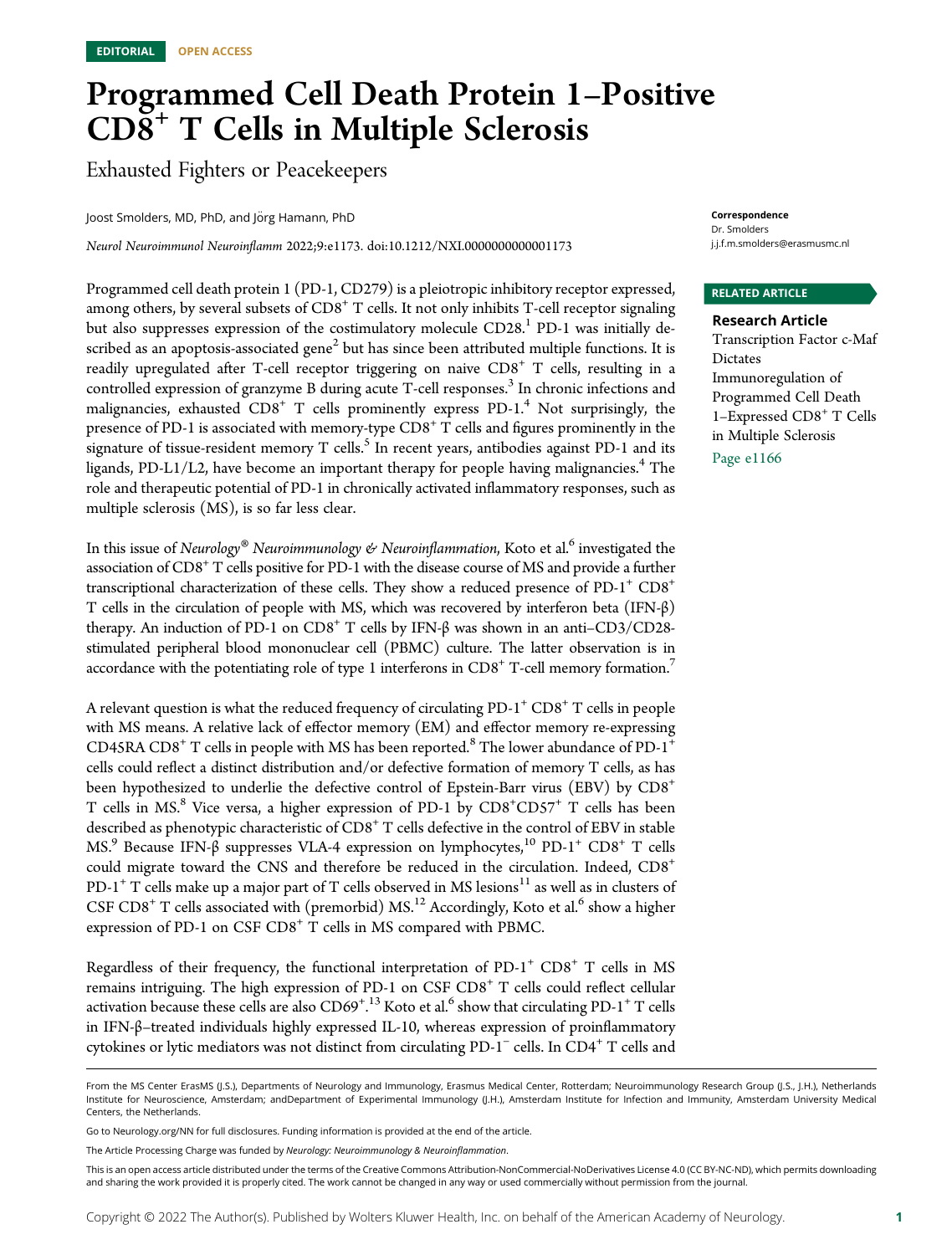B cells, IL-10 expression has been mostly associated with antiinflammation, which could be beneficial for the course of  $MS<sup>14</sup>$  Anti-inflammatory IL-10<sup>+</sup> CD8<sup>+</sup> T cells have been identified in the experimental autoimmune encephalomyelitis mouse model of neuroinflammation.<sup>15</sup> Alternatively, high IL-10 expression is a hallmark of exhausted CD8<sup>+</sup> T cells. However, exhausted  $CDS<sup>+</sup> T$  cells also show low expression of proinflammatory cytokines and lytic mediators, which was not found by Koto et al.<sup>6</sup> The increased expression of inhibitory receptors (also CTLA-4 and TIGIT) is consistent with an exhausted phenotype, as is the high expression of the transcription factor c-Maf. c-Maf has been identified as key regulator of  $CD8<sup>+</sup>$  T-cell exhaustion in the context of melanomaderived T cells.<sup>16</sup> Accordingly, c-Maf has previously been identified to induce coinhibitory receptor expression in CD4<sup>+</sup> and  $CD8<sup>+</sup>$  T cells<sup>17</sup> and to promote IL-10 and suppress IL-2 production in  $CD4^+$  T cells.<sup>18</sup>

One explanation for the variation in phenotypic and functional characteristics could be the fact that the  $PD-1^+$   $CD8^+$  T cells likely make up a heterogeneous polyclonal population with diverse differentiation, activation, and exhaustion states. Techniques allowing clustering of subsets within such populations, like single-cell RNA sequencing, could provide more insights in the functional interpretation of PD-1 expression. Intriguingly, gene sets identified by Koto et al. to be enriched in circulating  $PD-1^+$   $CD8^+$  T cells, such as chemokine receptors (high CXCR6 and CCR5 and low CCR7) and lytic mediators (high granzyme K) show a phenotypic similarity with cells isolated from MS and non-MS brain tissue.<sup>11,19</sup> This observation suggests this CD8+ T-cell fraction to be enriched for precursors of cells, which home into the brain parenchyma in MS.

On the whole, Koto et al. draw the spotlight on the role of  $CDS<sup>+</sup>$  T cells in MS and show that a distinct profile of inhibitory receptors and transcriptional regulators characterizes this compartment in MS. The fact that patients with the largest accumulation of these cells in the CSF benefit most from steroid treatment supports the idea that  $PD-1^+$   $CD8^+$ T cells play an important role in the inflammatory response in early MS.<sup>6</sup> The work by Koto et al. provides a framework to further study these cells in association with CNS surveillance, disease activity, and treatment responses in MS.

# Study Funding

No targeted funding reported.

### **Disclosure**

J. Smolders received lecture and/or consultancy fee from Biogen, Merck, Novartis, and Sanofi-Genzyme and financial research support from Biogen. J. Hamann received financial research support from Biogen. Go to [Neurology.org/NN](https://nn.neurology.org/content/9/4/e1173/tab-article-info) for full disclosures.

### Publication History

Received by Neurology: Neuroimmunology & Neuroinflammation March 6, 2022. Accepted in final form March 25, 2022.

### References

- Hui E, Cheung J, Zhu J, et al. T cell costimulatory receptor CD28 is a primary target for PD-1-mediated inhibition. Science. 2017;355(6332):1428-1433.
- 2. Ishida Y, Agata Y, Shibahara K, Honjo T. Induced expression of PD-1, a novel member of the immunoglobulin gene superfamily, upon programmed cell death. EMBO J. 1992;11(11):3887-3895.
- 3. Ahn E, Araki K, Hashimoto M, et al. Role of PD-1 during effector CD8 T cell differentiation. Proc Natl Acad Sci USA. 2018;115(18):4749-4754.
- 4. Hashimoto M, Kamphorst AO, Im SJ, et al. CD8 T cell exhaustion in chronic infection and cancer: opportunities for interventions. Annu Rev Med. 2018;69:301-318.
- 5. Kumar BV, Ma W, Miron M, et al. Human tissue-resident memory T cells are defined by core transcriptional and functional signatures in lymphoid and mucosal sites. Cell Rep. 2017;20(12):2921-2934.
- 6. Koto S, Chihara N, Akatani R, et al. Transcription factor c-Maf dictates immunoregulation of programmed cell death-1 expressed CD8<sup>+</sup> T cells in multiple sclerosis. Neurol Neuroimmunol Neuroinflamm. 2022;9(4):e1166.
- 7. Kolumam GA, Thomas S, Thompson LJ, Sprent J, Murali-Krishna K. Type I interferons act directly on CD8 T cells to allow clonal expansion and memory formation in response to viral infection. J Exp Med. 2005;202(5):637-650.
- 8. Pender MP, Csurhes PA, Pfluger CMm, Burrows SR. Deficiency of CD8<sup>+</sup> effector memory T cells is an early and persistent feature of multiple sclerosis. Mult Scler. 2014; 20(14):1825-1832.
- 9. Cencioni MT, Magliozzi R, Nicholas R, et al. Programmed death 1 is highly expressed on CD8+ CD57+ T cells in patients with stable multiple sclerosis and inhibits their cytotoxic response to Epstein-Barr virus. Immunology. 2017;152(4):660-676.
- 10. Calabresi PA, Pelfrey CM, Tranquill LR, Maloni H, McFarland HF. VLA-4 expression on peripheral blood lymphocytes is downregulated after treatment of multiple sclerosis with interferon beta. Neurology. 1997;49(4):1111-1116.
- 11. Fransen NL, Hsiao CC, van der Poel M, et al. Tissue-resident memory T cells invade the brain parenchyma in multiple sclerosis white matter lesions. Brain. 2020;143(6):1714-1730.
- 12. Beltrán E, Gerdes LA, Hansen J, et al. Early adaptive immune activation detected in monozygotic twins with prodromal multiple sclerosis. J Clin Invest. 2019;129(11): 4758-4768.
- 13. Kivisäkk P, Mahad DJ, Callahan MK, et al. Human cerebrospinal fluid central memory CD4+ T cells: evidence for trafficking through choroid plexus and meninges via Pselectin. Proc Natl Acad Sci USA. 2003;100(14):8389-8394.
- 14. Rojas OL, Pröbstel AK, Porfilio EA, et al. Recirculating intestinal IgA-producing cells regulate neuroinflammation via IL-10. Cell. 2019;176(3):610-624.
- 15. Brate AA, Boyden AW, Jensen IJ, Badovinac VP, Karandikar NJ. A functionally distinct CXCR3+/IFN-γ+/IL-10+ subset defines disease-suppressive myelin-specific CD8 T cells. J Immunol. 2021;206(6):1151-1160.
- 16. Giordano M, Henin C, Maurizio J, et al. Molecular profiling of CD8 T cells in autochthonous melanoma identifies Maf as driver of exhaustion. EMBO J. 2015; 34(15):2042-2058.
- 17. Chihara N, Madi A, Kondo T, et al. Induction and transcriptional regulation of the coinhibitory gene module in T cells. Nature. 2018;558(7710):454-459.
- 18. Gabryšová L, Alvarez-Martinez M, Luisier R, et al. c-Maf controls immune responses by regulating disease-specific gene networks and repressing IL-2 in CD4 $^{\mathrm{+}}$  T cells. Nat Immunol. 2018;19(5):497-507.
- 19. Smolders J, Heutinck KM, Fransen NL, et al. Tissue-resident memory T cells populate the human brain. Nat Commun. 2018;9(1):4593.